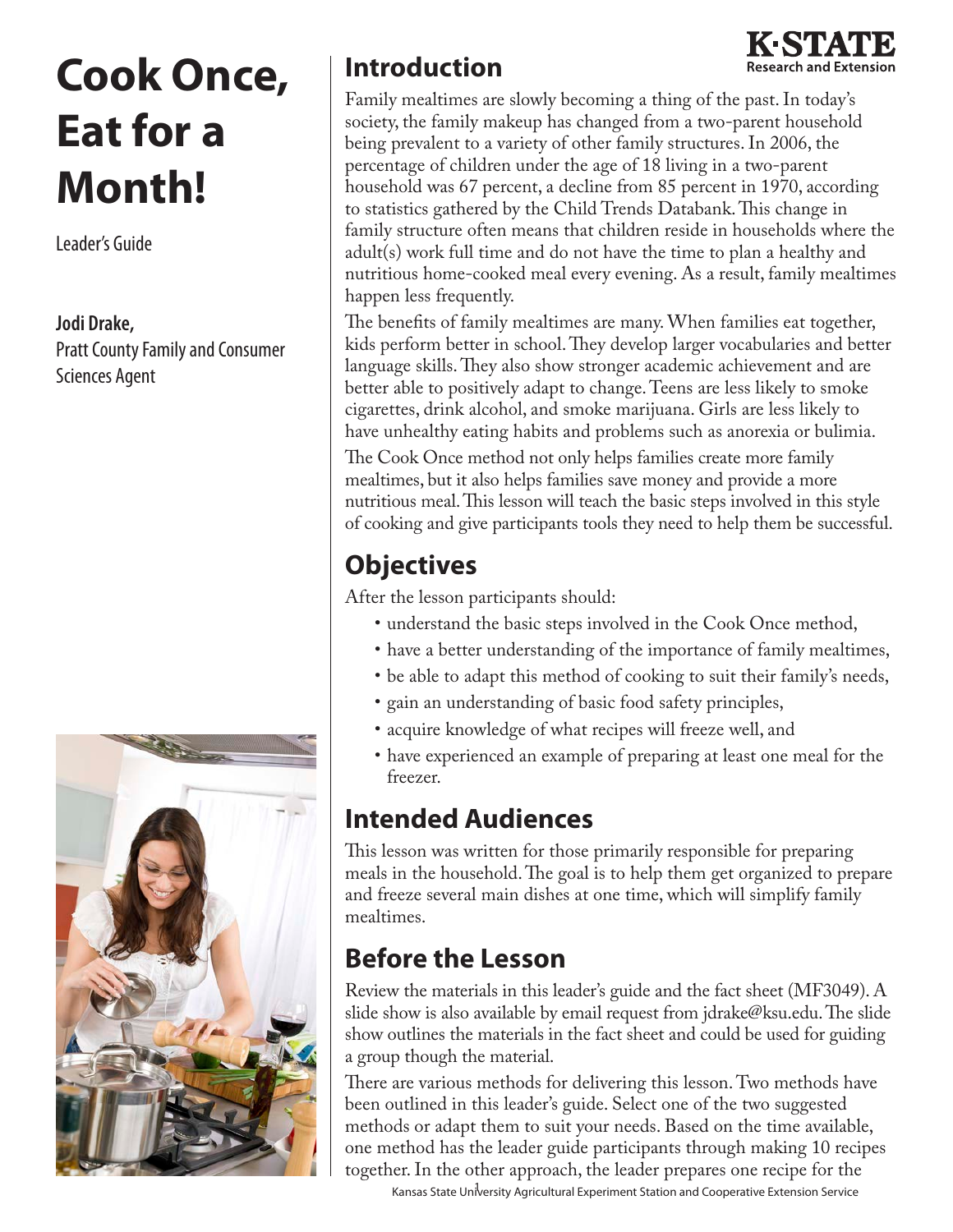#### **Resources**

Child Trends Data Bank. (n.d.). *Living Arrangements of Children 1970-2010.* Retrieved Dec. 12, 2011, from *http://www. childtrendsdatabank.org/?q=node/231*

K-State Research and Extension. (2010). *At home safe food handling: It's in your hands.* Retrieved Jan. 27, 2012, from *http://www. ksre.ksu.edu/library/fntr2/mf2465.pdf* 

Morrison, P. (2008). *Making Family Mealtime Fun and Easy.* Morgantown, WV: West Virginia University Extension Service

Rathbun, Jamie. (2011). *Cash in With Coupons, Fact Sheet*, MF2985. K-State Research and Extension. *http://www.ksre.ksu. edu/library/famec2/MF2985.pdf*

Temple, J., Uthoff , S., Clark, N., Anderson, P. (2008) *Healthy Meals in a Hurry — 14 Recipes for now and Later.* Iowa State University Extension. *https://store.extension.iastate.edu/ ItemDetail.aspx?ProductID=12727*

University of Georgia Cooperative Extension Service. (2002). *Preserving food: Freezing prepared foods.* Retrieved Dec. 12, 2011 from *http://nchfp.uga.edu/publications/uga/ FreezingPreparedFoods.pdf*

United States Department of Agriculture Food Safety and Inspection Service. (n.d.). *Freezing and food safety.* Retrieved Dec. 12, 2011, from *http://www.fsis.usda.gov/PDF/Freezing\_ and\_Food\_Safety.pdf*

*When and how to wash your hands.* (2008). Retrieved Dec. 12, 2011, from *http://www. servsafe.com/Foodsafety/resource/downloads/ posters\_quizzes/poster\_04.pdf*

Wilson, M. and Lagerborg, M.B. (2007). *Oncea-month cooking.* New York: St. Martin's Press Wilson, M. and Lagerborg, M.B. (2009). *Oncea-month cooking family favorites.* New York: St. Martin's Press

participants sample. Either method will require planning and preparation time before delivering the lesson.

For additional information and recipes, the leader may want to purchase *Once-A-Month Cooking* or *Once-A-Month Cooking Family Favorites*, both by Mimi Wilson and Mary Beth Lagerborg, or visit their website at *www.once-a-monthcooking.com*. These books provide tips and recipes to help you prepare for either a short lesson or a workshop. Another good resource is Iowa State's publication *Healthy Meals in a Hurry — 14 Main Dishes for Now and Later*. It is available from the Iowa State University Extension and Outreach store.

There are a variety of other websites and blogs available on the Internet that offer recipe ideas and other helpful tips that can add to the lesson.

Copy and distribute the evaluation on page 4 for participants to complete after the lesson.

## **Introduction Suggestions**

Capture your audience's attention by having a sample of a main dish ready for them to try at the beginning of the lesson. This main dish should be one they will either prepare in the workshop or the leader will show them how to prepare in a shorter lesson. Get some discussion started by asking questions such as:

- How long do you think it took me to prepare this dish?
- How many hours do you think I work in a typical week?
- Do you think this is a nutritious meal?

Once the audience is engaged, explain that the bulk of the preparation was done weeks ago and it only took 20 minutes (or the required amount of cooking time) to prepare this healthy main course.

# **10-Recipe Workshop**

Select 10 recipes, following the guidelines outlined in the fact sheet for selecting recipes and outlining preparation steps. (Respect copyright laws if copying recipes for participants out of a cookbook.) Provide each participant with a copy of a cookbook, figuring the cost of the cookbook into the cost of the workshop. Cost for the workshop can be figured by calculating the cost of ingredients for one person. Ingredients can be shared among participants. Include the cost of storage bags and containers if provided. To help keep participant costs down, consider asking them to bring some of the pantry items such as pepper, salt, and sugar to share with the group and to provide their own storage bags and containers.

An ideal location for the workshop would be a church kitchen, fair building kitchen, or other facility that has ample cooktop space, counter space, and electrical outlets. Depending on the recipes selected, it is often helpful to have extra electric skillets available to reduce congestion around cooking areas. Other items the leader will need include:

- extra measuring cups and spoons,
- plastic gloves,
- mixing bowls,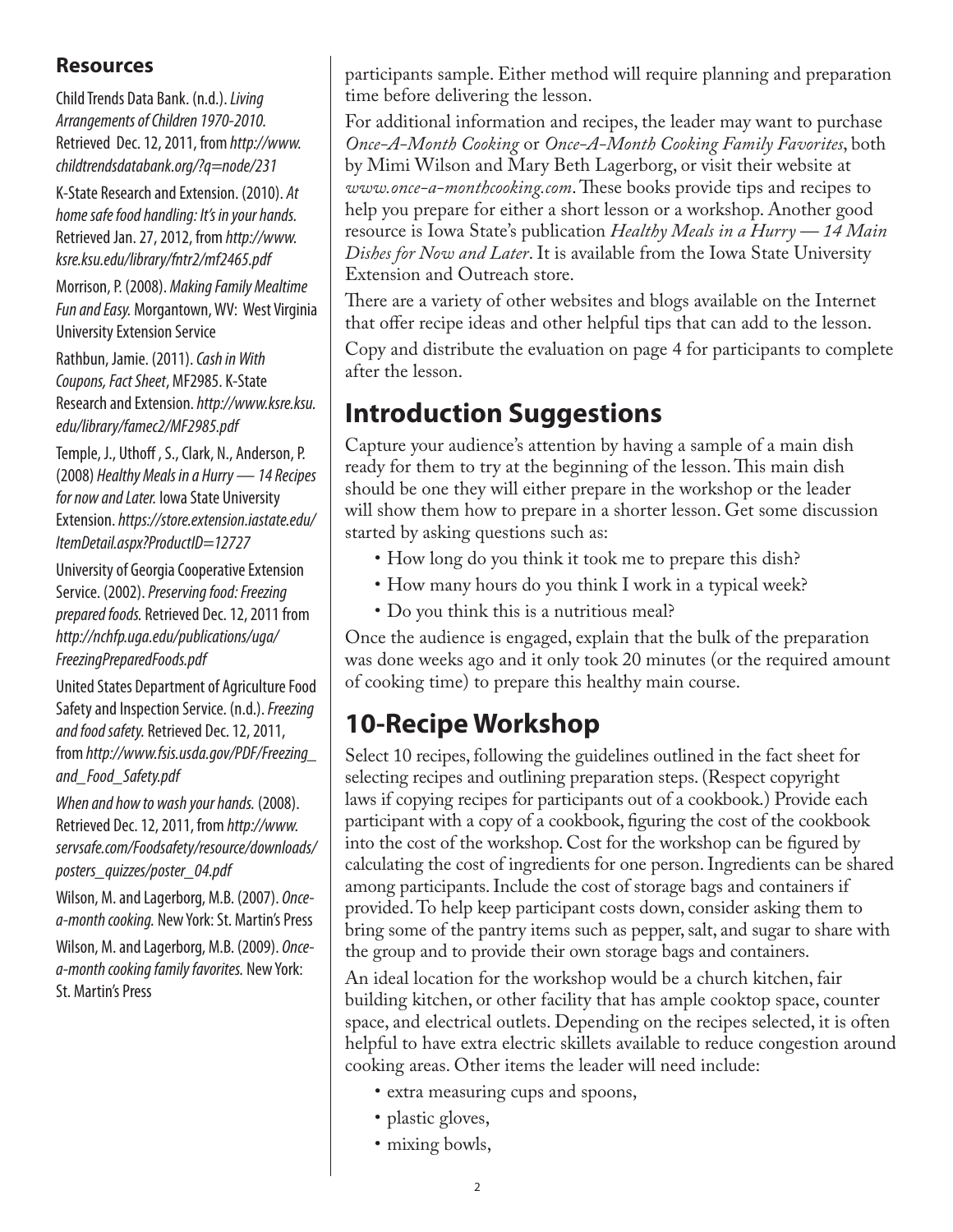#### **Reviewers**

Karen Blakeslee, Extension Associate, Kansas State University Department of Animal Sciences and Industry, K-State Research and Extension

Robin Eubank, Family and Consumer Sciences Agent, K-State Research and Extension – Barber County

- cutting boards, knives, and food choppers,
- an extra person to help wash dishes, and
- healthy snacks for the participants.

Customize the total time of the workshop to best suit the needs of the participants. The workshop could start on a Friday evening with the PowerPoint presentation and then completing prep work like chopping vegetables and labeling storage bags. The workshop could continue on Saturday morning with the preparation of the recipes. Or the workshop could be done in one long day, starting in the morning and finishing late afternoon.

Never overestimate the cooking abilities of your participants. Review all recipes and preparation steps with participants before they move into the kitchen. This allows them a chance to ask questions and eliminates confusion before they start to cook.

# **Sample Recipe Lesson**

Start the lesson by going through the fact sheet with the PowerPoint presentation as a guide. Select a recipe ahead of time to prepare in front of the group. Explain why the recipe was chosen, pointing out the qualities that cause it to freeze well. Point out steps that could be completed the night before, such as chopping an onion or cutting up a chicken. Prepare the recipe for the freezer in front of the group, and show how to label the finished recipe and seal it properly for the freezer.

Once the demonstration is complete, share samples of the prepared recipe with participants. This could also be done at the beginning of the lesson as suggested earlier for the introduction.

# **Handouts for Participants**

In addition to the fact sheet, there are several other items that you may want to give participants:

- Copies of the recipe(s) and preparation steps. If you are conducting a 10-recipe workshop, put the recipes and preparation steps into page protectors for each group to use in the kitchen.
- *At Home Safe Food Handling: It's in Your Hands*, by K-State Research and Extension: *http://www.ksre.ksu.edu/library/fntr2/mf2465.pdf.*
- • *Preserving Food: Freezing Prepared Foods,* by the University of Georgia Cooperative Extension Service: *http://nchfp.uga.edu/ publications/uga/FreezingPreparedFoods.pdf.*
- *Freezing and Food Safety*, by the United States Department of Agriculture Food Safety and Inspection Service: *http://www.fsis. usda.gov/PDF/Freezing\_and\_Food\_Safety.pdf.*
- *When and How to Wash Your Hands*, by ServSafe and the National Restaurant Association: *http://www.servsafe.com/Foodsafety/resource/ downloads/posters\_quizzes/poster\_04.pdf.*